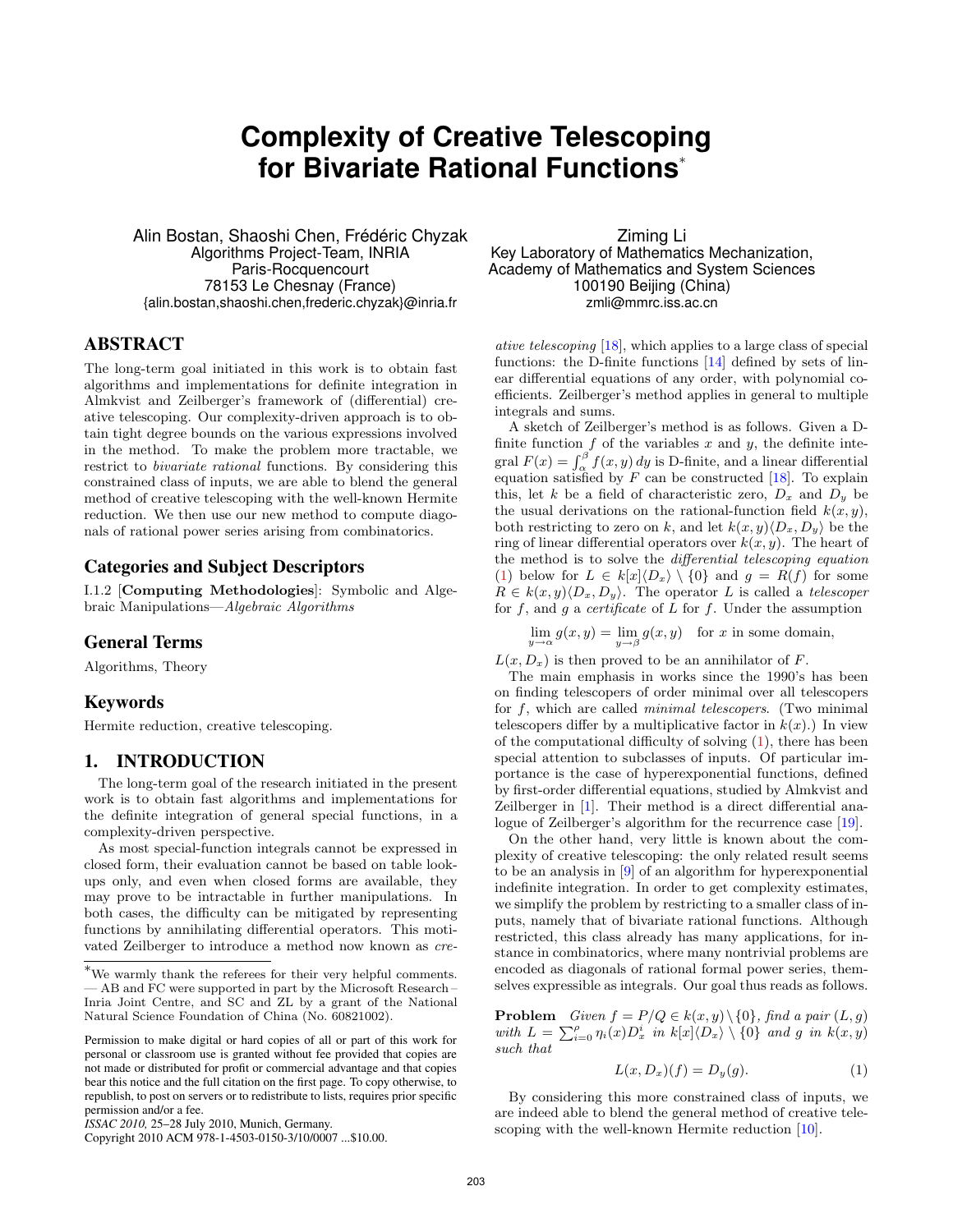|            | Method                  | $\deg_{D_r}(L)$        | $deg_x(L)$               | $\deg_x(g)$              | $deg_u(g)$               | Complexity                                 |               |
|------------|-------------------------|------------------------|--------------------------|--------------------------|--------------------------|--------------------------------------------|---------------|
| Minimal    | Hermite reduction (new) | $\leq d_u$             | $\mathcal{O}(d_x d_y^2)$ | $\mathcal{O}(d_x d_y^2)$ | $\mathcal{O}(d_u^2)$     | $\tilde{\mathcal{O}}(d_x d^{\omega+3}_y)$  | Las Vegas     |
| Telescoper | Almkvist and Zeilberger | $\leq d_u$             | $\mathcal{O}(d_x d_y^2)$ | $\mathcal{O}(d_x d_y^2)$ | $\mathcal{O}(d_u^2)$     | $\tilde{\mathcal{O}}(d_x d_y^{2\omega+2})$ | Las Vegas     |
| Nonminimal | Lipshitz elimination    | $\leq 6(d_x+1)(d_y+1)$ | $\mathcal{O}(d_x d_y)$   | $\mathcal{O}(d_x^2d_y)$  | $\mathcal{O}(d_x d_y^2)$ | $\mathcal{O}(d_x^{3\omega}d_y^{3\omega})$  | deterministic |
| Telescoper | Cubic size              | $\leq 6d_u$            | $\mathcal{O}(d_xd_y)$    | $\mathcal{O}(d_x d_y)$   | $\mathcal{O}(d_u^2)$     | $\mathcal{O}(d_x^{\omega}d_y^{3\omega})$   | deterministic |

<span id="page-1-0"></span>Figure 1: Complexity of creative telescoping methods (under Hyp. (H')), together with bounds on output

Essentially two algorithms for minimal telescopers can be found in the literature: The classical way [\[1\]](#page-7-2) is to apply a differential analogue of Gosper's indefinite summation algorithm, which reduces the problem to solving an auxiliary linear differential equation for polynomial solutions. An algorithm developed later in  $[7]$  (see also  $[12]$ ) performs Hermite reduction on  $f$  to get an additive decomposition of the form  $f = D_y(a) + \sum_{i=1}^m u_i/v_i$ , where the  $u_i$  and  $v_i$  are in  $k(x)[y]$  and the  $v_i$  are squarefree. Then, the algorithm in [\[1\]](#page-7-2) is applied to each  $u_i/v_i$  to get a telescoper  $L_i$  minimal for it. The least common left multiple of the  $L_i$ 's is then proved to be a minimal telescoper for  $f$ . This algorithm performs well only for specific inputs (both in practice and from the complexity viewpoint), but it inspired our Lemma [22](#page-5-0) via [\[12\]](#page-7-7).

As a first contribution in this article, we present a new, provably faster algorithm for computing minimal telescopers for bivariate rational functions. Instead of a single use of Hermite reduction as in [\[12\]](#page-7-7), we apply Hermite reduction to the  $D_x^i(f)$ 's, iteratively for  $i = 0, 1, \ldots$ , which yields

<span id="page-1-1"></span>
$$
D_x^i(f) = D_y(g_i) + \frac{w_i}{w}
$$
 (2)

for some factor  $w$  of the squarefree part of the denominator P of f. If  $\eta_0, \ldots, \eta_\rho \in k(x)$  are not all zero and such that  $\sum_{i=0}^{\rho} \eta_i w_i = 0$ , then the operator  $\sum_{i=0}^{\rho} \eta_i D_x^i$  is a telescoper for  $f$ , and more specifically, the first nontrivial linear relation obtained in this way yields a minimal telescoper for  $f$ .

As a second contribution, we give the first proof of a polynomial complexity for creative telescoping on a specific class of inputs, namely on bivariate rational functions. For min*imal* telescopers, only a polynomial bound on  $d_x$  (but none on  $d_y$ ) was given for special inputs in [\[7\]](#page-7-6); more specifically, we derive complexity estimates for all mentioned methods (see Fig. [1\)](#page-1-0), showing that our approach is faster. Furthermore, we analyse the bidegrees of non minimal telescopers generated by other approaches: Lipshitz' work [\[13\]](#page-7-8) can be rephrased into an existence theorem for telescopers with polynomial size; the approach followed in the recent work on algebraic functions [\[3\]](#page-7-9) leads to telescopers of smaller degree sizes. These are new instances of the philosophy, promoted in [\[3\]](#page-7-9), that relaxing minimality can produce smaller outputs.

A third contribution is a fast Maple implementation [\[20\]](#page-7-10), incorporating a careful implementation of the original Hermite reduction algorithm, making use of the special form of  $w_i/w$  in [\(2\)](#page-1-1) and of usual modular techniques (probabilistic rank estimate) to determine when to invoke the solver for linear algebraic equations. Experimental results indicate that our implementation outperforms Maple's core routine.

Note that for the fastest method we propose, denoted by  $H1$  in Tables  $1-3$ , we chose to output the certificate as a mere sum of (small) rational functions, without any form of normalisation. This choice seems to be uncommon for creative-telescoping algorithms, but a motivation is how the certificate is used in practice: Very often, like for applications to diagonals in § [5,](#page-7-13) the certificate is actually not needed. In

other applications, the next step of the method of creative telescoping is to integrate [\(1\)](#page-0-0) between  $\alpha$  and  $\beta$ , leading to  $L(F)(x) = q(x, \alpha) - q(x, \beta)$ . Therefore, only evaluations of the certificate are really needed, and normalisation can be postponed to after specialising at  $\alpha$  and  $\beta$ .

The end of this section,  $\S 1.1$ , provides classical complexity results, notation, and hypotheses that will be used throughout. We then study Hermite reduction over  $k(x)$  in § [2,](#page-2-0) proving output degree bounds and a low-complexity algorithm. This is then applied in  $\S 3$  $\S 3$  to derive our new algorithm for creative telescoping, and to compare its complexity with that of Almkvist and Zeilberger's approach. For nonminimal telescopers, we show the existence of some of lower arithmetic size in § [4:](#page-6-0) cubic for nonminimal order instead of quartic for minimal order. See the summary in Figure [1,](#page-1-0) where the low complexity of algorithms for minimal telescopers relies on Storjohann and Villard's algorithms [\[17\]](#page-7-14), thus inducing a certified probabilistic feature. We apply our results to the calculation of diagonals in  $\S 5$ , and describe our implementation and comment on execution timings in § [5.](#page-7-13)

## <span id="page-1-2"></span>1.1 Background on complexity — Notation

We recall basic notation and complexity facts for later use. Let  $k$  be again a field of characteristic zero. Unless otherwise specified, all complexity estimates are given in terms of arithmetical operations in  $k$ , which we denote by "ops". Let  $k[x]_{\leq d}^{m \times n}$  be the set of  $m \times n$  matrices with coefficients in  $k[x]$ of degree at most d. Let  $\omega \in [2,3]$  be a feasible exponent of matrix multiplication, so that two matrices from  $k^{n \times n}$  can be multiplied using  $\mathcal{O}(n^{\omega})$  ops. Facts [1](#page-1-3) and [2](#page-1-4) below show the complexity of multipoint evaluation, rational interpolation, and algebraic operations on polynomial matrices using fast arithmetic, where the notation  $\tilde{\mathcal{O}}(\cdot)$  indicates cost estimates with hidden logarithmic factors [\[6,](#page-7-15) Def. 25.8].

<span id="page-1-3"></span>**Fact 1** For  $p \in k[x]$  of degree less than n, pairwise distinct  $u_0, \ldots, u_{n-1}$  in k, and  $v_0, \ldots, v_{n-1} \in k$ , we have:

- (i) Evaluating p at the  $u_i$ 's takes  $\tilde{\mathcal{O}}(n)$  ops.
- (ii) For  $m \in \{1, \ldots, n\}$ , constructing  $f = s/t \in k(x)$  with  $deg_x(s) < m$  and  $deg_x(t) \leq n-m$  such that  $t(u_i) \neq 0$ and  $f(u_i) = v_i$  for  $0 \leq i \leq n-1$  takes  $\tilde{\mathcal{O}}(n)$  ops.

<span id="page-1-4"></span>**Fact 2** For M in  $k[x]_{\leq d}^{m \times n}$ ,  $d > 0$ , we have:

- (i) If  $M = (M_1 \ M_2)$  is an invertible  $n \times n$  matrix with  $M_i \in k[x]_{\leq d_i}^{n \times n_i}$ , where  $i = 1, 2$  and  $n_1 + n_2 = n$ , then the degree of  $\det(M)$  is at most  $n_1d_1 + n_2d_2$ .
- (ii) If  $M = (M_1 \ M_2)$  is not of full rank and with  $M_i \in$  $k[x]_{\leq d_i}^{m \times n_i}$ , where  $i = 1, 2$  and  $n_1 + n_2 = n$ , then there exists a nonzero  $u \in k[x]^n$  with coefficients of degree at most  $n_1d_1 + n_2d_2$  such that  $Mu = 0$ .
- (iii) The rank  $r$  and a basis of the null space of  $M$  can be computed using  $\tilde{\mathcal{O}}(nmr^{\omega-2}d)$  ops.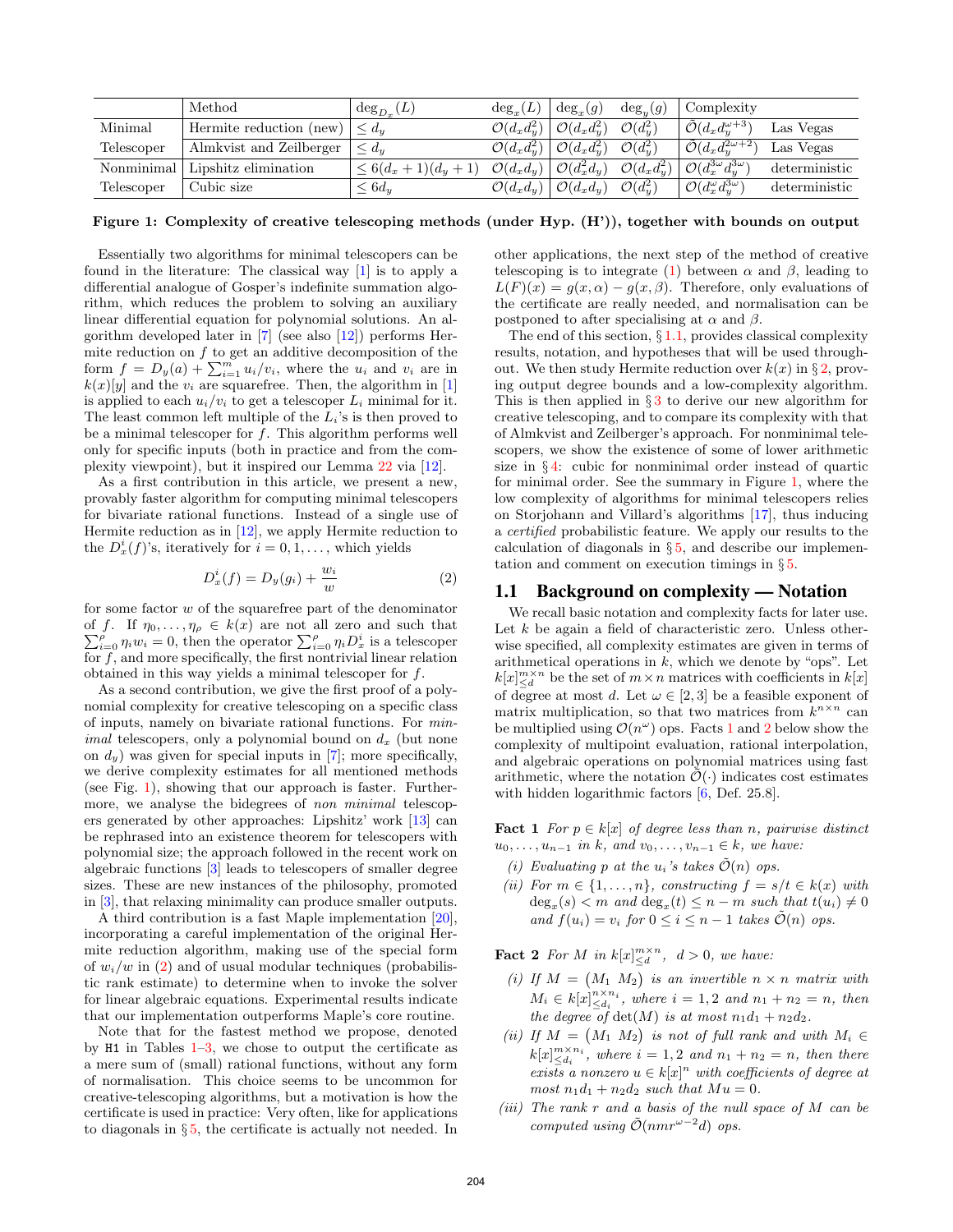(For proofs, see [\[6,](#page-7-15) Cor. 10.8, 5.18, 11.6] and [\[17,](#page-7-14) Th. 7.3].)

We call squarefree factorisation of  $Q \in k[x, y] \backslash k[x]$  w.r.t. y the unique product  $qQ_1Q_2^2 \cdots Q_m^m$  equal to Q for  $q \in k[x]$ and  $Q_i \in k[x, y]$  satisfying  $\deg_y(Q_m) > 0$  and such that the  $Q_i$ 's are primitive, squarefree, and pairwise coprime. The squarefree part  $Q^*$  of Q w.r.t. y is the product  $Q_1 Q_2 \cdots Q_m$ . Let  $Q^-$  denote the polynomial  $Q/Q^*$ , and  $\text{lc}_y(Q)$  the leading coefficient of  $Q$  w.r.t.  $y$ . The following two formulas about  $Q, Q^*$ , and  $Q^-$  can be proved by mere calculations.

<span id="page-2-3"></span>**Fact 3** Let  $\hat{Q}_i$  denote  $Q^*/Q_i$ . Then we have

(i)  $Q^* D_y (Q^-) / Q^- = \sum_{i=1}^m (i-1) \hat{Q}_i D_y (Q_i) \in k[x, y]$ ; (ii)  $D_y(Q)/Q^- = \sum_{i=1}^m i \hat{Q}_i D_y(Q_i) \in k[x, y].$ 

Let  $f = P/Q$  be a nonzero element in  $k(x, y)$ , where P, Q are two coprime polynomials in  $k[x, y]$ . The degree of f in x is defined to be  $\max{\{\text{deg}_x(P), \text{deg}_x(Q)\}}$ , and denoted by  $\deg_x(f)$ . The degree of f in y is defined similarly. The bidegree of f is the pair  $(\deg_x(f), \deg_y(f))$ , which is denoted by bideg(f). The bidegree of f is said to be *bounded* (above) by  $(\alpha, \beta)$ , written bideg $(f) \leq (\alpha, \beta)$ , when  $deg_x(f) \leq \alpha$ and  $\deg_y(f) \leq \beta$ .

We say that  $f = P/Q$  is proper if the degree of P in y is less than that of Q. For creative telescoping, we may always assume w.l.o.g. that  $f = P/Q$  is proper. If not, rewrite  $f = D_y(p) + \bar{f}$  with  $p \in k(x)[y]$  and  $\bar{f}$  proper. A telescoper L for  $\bar{f}$  with certificate  $\bar{g}$  is a telescoper for  $f$  with certificate  $L(p) + \bar{g}$ .

**Hypothesis (H)** From now on, P and Q are assumed to be nonzero polynomials in  $k[x, y]$  such that  $\deg_y(P) < \deg_y(Q)$ ,  $gcd(P,Q) = 1$ , and Q is primitive w.r.t. y.

**Notation** From now on, we write  $(d_x, d_y)$ ,  $(d_x^*, d_y^*)$ , and  $(d_x^-, d_y^-)$  for the bidegrees of Q, Q<sup>\*</sup>, and Q<sup>-</sup>, respectively.

The following hypothesis makes our estimates concise.

Hypothesis (H') Occasionally, we shall require the extended hypothesis: Hypothesis (H) and  $\deg_x(P) \leq d_x$ .

## <span id="page-2-0"></span>2. HERMITE REDUCTION

Let K be a field of characteristic zero, either  $k$  or  $k(x)$  in what follows. Let  $K(y)$  be the field of rational functions in y over  $K$ , and  $D<sub>y</sub>$  be the usual derivation on it. For a rational function  $f \in K(y)$ , Hermite reduction [\[10\]](#page-7-5) computes rational functions g and  $r = a/b$  in  $K(y)$  satisfying

<span id="page-2-1"></span>
$$
f=D_y(g)+r,\quad \deg_y(a)<\deg_y(b),\quad b\text{ is squarefree.}\quad (3)
$$

Horowitz and Ostrogradsky's method [\[15,](#page-7-16) [11\]](#page-7-17) computes the same decomposition as in [\(3\)](#page-2-1) by solving a linear system. For the details of those methods, see [\[4,](#page-7-18) Chapter 2].

**Lemma 4** If f is proper, a pair  $(g, r)$  satisfying [\(3\)](#page-2-1) for proper g, r is unique.

PROOF. This is a consequence of  $[11,$  Theorem 2.10 after writing r as a sum  $\sum_{i=1}^{m} \alpha_i/(x - b_i)$  and integrating.

<span id="page-2-9"></span>**Lemma 5** Let f be a nonzero rational function in  $K(y)$  of degree at most n in y, then Hermite reduction on f can be performed using  $\mathcal{O}(n)$  operations in K.

PROOF. See [\[6,](#page-7-15) Theorem 22.7].  $\Box$ 

In contrast, the method of Horowitz and Ostrogradsky takes  $\mathcal{O}(n^{\omega})$  operations in K [\[6,](#page-7-15) § 22.2]. Thus, Hermite's method is quasi-optimal and asymptotically faster than the former.

From now on, we fix  $K = k(x)$  and analyse the complexity of Hermite reduction over  $k(x)$  in terms of operations in k. To this end, we use an evaluation-interpolation approach.

### 2.1 Output size estimates

We derive an upper bound on the bidegrees of  $q$  and  $r$ satisfying  $(3)$  by studying the linear system in [\[11\]](#page-7-17).

Analysing Hermite reduction (under (H)) shows the existence of  $A, a \in k(x)[y]$  with  $\deg_y(A) < d_y^-, \deg_y(a) < d_y^*$  and

<span id="page-2-2"></span>
$$
\frac{P}{Q} = D_y \left( \frac{A}{Q^-} \right) + \frac{a}{Q^*}.
$$
\n(4)

In order to bound the bidegrees of  $A$  and  $a$ , we reformulate [\(4\)](#page-2-2) into the equivalent form

<span id="page-2-4"></span>
$$
P = Q^* D_y(A) - \left(\frac{Q^* D_y(Q^-)}{Q^-}\right) A + Q^- a,\tag{5}
$$

where  $Q^*D_y(Q^-)/Q^-$  is a polynomial in  $k[x, y]$  of bidegree at most  $(d_x, d_y, d_y, d_x)$  by Fact [3.](#page-2-3) Viewing A and a as polynomials in  $k(x)[y]$  with undetermined coefficients, we form the following linear system, equivalent to [\(5\)](#page-2-4),

<span id="page-2-8"></span><span id="page-2-6"></span>
$$
\left(\mathcal{H}_1 \ \mathcal{H}_2\right) \begin{pmatrix} \hat{A} \\ \hat{a} \end{pmatrix} = \hat{P},\tag{6}
$$

where  $\mathcal{H}_1 \in k[x]_{\leq d_x^*}^{d_y \times d_y^-}$ ,  $\mathcal{H}_2 \in k[x]_{\leq d_x^-}^{d_y \times d_y^*}$ , and  $\hat{A}$ ,  $\hat{a}$ , and  $\hat{P}$ are the coefficient vectors of A, a, and P with sizes  $d_y^-, d_y^*$ , and  $d_y$ , respectively. Under the constraint of properness of  $A/Q^-$  and  $a/Q^*$ ,  $(A, a)$  is unique by Lemma [4.](#page-2-5) Then [\(6\)](#page-2-6) has a unique solution, which leads to the following lemma.

**Lemma 6** The matrix  $(\mathcal{H}_1 \; \mathcal{H}_2)$  is invertible over  $k(x)$ .

As the matrix  $(\mathcal{H}_1 \mathcal{H}_2)$  is uniquely defined by  $Q$ , we call it the matrix associated with Q, denoted by  $\mathcal{H}(Q)$ . Let  $\delta$ be its determinant, so that  $\deg_x(\delta) \leq \mu := d_x^* d_y^- + d_x^- d_y^*$  by Fact  $2(i)$  $2(i)$ . For later use, we also define  $\delta'$  as the determinant of  $\mathcal{H}(Q^{*2})$  $\mathcal{H}(Q^{*2})$  $\mathcal{H}(Q^{*2})$ , so that  $\deg_x(\delta') \leq \mu' := 2d^*_x d^*_y$  by Fact  $2(i)$  and since  $(Q^{*2})^- = Q^*$ .

<span id="page-2-7"></span>**Lemma 7** There exist  $B, b \in k[x, y]$  with  $\deg_y(B) < d_y$ and  $\deg_y(b) < d_y^*$ , and such that:

- (i)  $\frac{P}{Q} = D_y \left( \frac{B}{\delta Q^-} \right) + \frac{b}{\delta Q^*};$
- (ii)  $\deg_x(B) \leq \mu d_x^* + \deg_x(P)$  and  $\deg_x(b) \leq \mu d_x^- +$  $deg_x$  $(P).$

PROOF. Applying Cramer's rule to  $(6)$  leads to  $(i)$ . Assertion *(ii)* next follows by determinant expansions.  $\Box$ 

<span id="page-2-5"></span>In what follows, we shall encounter proper rational functions with denominator Q satisfying  $Q = Q^{*2}$ . The following lemma is an easy corollary of Lemma [7](#page-2-7) for such functions.

**Corollary 8** Assuming  $Q = Q^{*2}$  in addition to Hypothesis (H), there exist  $B, b \in k[x, y]$  with  $\deg_y(B)$  and  $\deg_y(b)$ less than  $d_y^*$ , and such that

<span id="page-2-10"></span>
$$
(i) \frac{P}{Q^*2} = D_y \left( \frac{B}{\delta'Q^*} \right) + \frac{b}{\delta'Q^*};
$$

(ii)  $deg_x(B)$  and  $deg_x(b)$  are bounded by  $\mu' - d_x^* + deg_x(P)$ .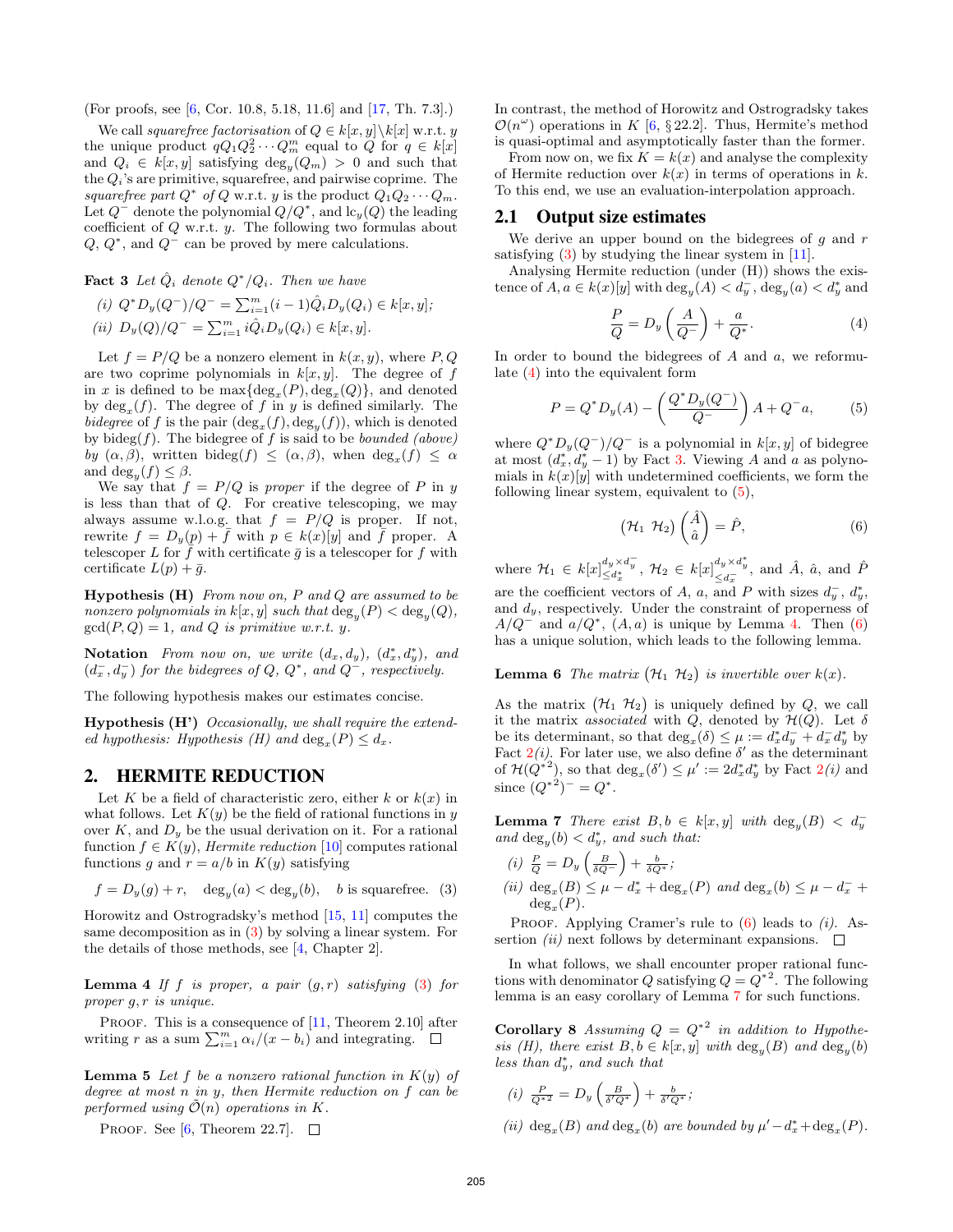## 2.2 Algorithm by evaluation and interpolation

We observe that an asymptotically optimal complexity can be achieved by evaluation and interpolation at each step of Hermite reduction over  $k(x)$ . This inspires us to adapt Gerhard's modular method  $[8, 9]$  $[8, 9]$  $[8, 9]$  to  $k(x, y)$ . Recall that, by Hyp. (H),  $Q \in k[x, y]$  is nonzero and primitive over  $k[x]$ .

**Definition** An element  $x_0 \in k$  is lucky if  $\text{lc}_y(Q)(x_0) \neq 0$ and  $\deg_y(\gcd(Q(x_0, y), D_y(Q(x_0, y)))) = d_y^-.$ 

**Lemma 9** There are at most  $d_x(2d_y^* - 1)$  unlucky points.

PROOF. Let  $\sigma \in k[x]$  be the  $d_y^-$ th subresultant w.r.t. y of Q and  $D_y(Q)$ . By [\[9,](#page-7-4) Corollary 5.5], all unlucky points are in the set  $U = \{x_0 \in k \mid \sigma(x_0) = 0\}$ . By [\[9,](#page-7-4) Corollary  $3.2(ii)$ ,  $\deg_x(\sigma) \leq d_x(2d_y^* - 1)$ .

<span id="page-3-4"></span>**Lemma 10** Let B, b, and  $\delta$  be the same as in Lemma [7,](#page-2-7) and let  $x_0 \in k$  be lucky. Then  $\delta(x_0) \neq 0$  and  $(B(x_0, y), b(x_0, y))$ is the unique pair such that

<span id="page-3-1"></span>
$$
\frac{P(x_0, y)}{Q(x_0, y)} = D_y \left( \frac{B(x_0, y)}{\delta(x_0)Q^-(x_0, y)} \right) + \frac{b(x_0, y)}{\delta(x_0)Q^*(x_0, y)}.
$$
 (7)

PROOF. By the luckiness of  $x_0$ ,  $\deg_y(Q(x_0, y)) = d_y$  and  $Q(x_0, y)^{-} = Q^{-}(x_0, y)$ , so  $Q(x_0, y)^{*} = Q^{*}(x_0, y)$ . This implies  $\mathcal{H}(Q)(x_0, y) = \mathcal{H}(Q(x_0, y))$ , which, by Lemma [6,](#page-2-8) is invertible over  $k(x)$ . Hence  $\delta(x_0) \neq 0$ , and the evaluation at  $x = x_0$  of the equality in Lemma  $7(i)$  $7(i)$  is well-defined. Thus,  $(B(x_0, y), b(x_0, y))$  is a solution of [\(7\)](#page-3-1). Uniqueness follows from Lemma [4.](#page-2-5)  $\square$ 

<span id="page-3-8"></span>Theorem 11 Algorithm HermiteEvalInterp in Figure [2](#page-3-2) is correct and takes  $\tilde{\mathcal{O}}(d_x d_y^2 + \deg_x(P) d_y)$  ops.

PROOF. Set  $\nu$  to  $d_x(2d_y^* - 1)$ . Lemma [9](#page-3-3) implies that the  $\lambda + 1$  lucky points found in Step 3 are all less than  $\lambda +$  $\nu + 1$ . By Lemmas [4](#page-2-5) and  $7(i)$  $7(i)$ ,  $A = B/\delta$  and  $a = b/\delta$ . By Lemma [10,](#page-3-4)  $A_0 = B(x_0, y)/\delta(x_0)$  and  $a_0 = b(x_0, y)/\delta(x_0)$ . By Lemma  $7(ii)$  $7(ii)$  and since  $deg_x(\delta) \leq \mu$ , it suffices to rationally interpolate A and a from values at  $\lambda + 1$  lucky points. This shows the correctness. The dominant computation in Step 1 is the gcd, which takes  $\mathcal{O}(d_x d_y)$  ops by [\[6,](#page-7-15) Cor. 11.9]. For each integer  $i \leq \lambda + \nu$ , testing luckiness amounts to evaluations at  $x_0$  and computing  $gcd(Q(x_0, y), D_y(Q(x_0, y))),$ which takes  $\tilde{\mathcal{O}}(d_y)$  ops by Fact  $1(i)$  $1(i)$  and [\[6,](#page-7-15) Cor. 11.6]. Then, generating S in Step 3 costs  $\mathcal{O}((\lambda + \nu + 1)d_y)$  ops. By Fact  $1(i)$  $1(i)$ , evaluations in Step 4 take  $\tilde{\mathcal{O}}((\lambda+1)d_y)$  ops. For each  $x_0 \in S$ , the cost of the Hermite reduction in Step 4 is  $\tilde{\mathcal{O}}(d_y)$  ops by Lemma [5.](#page-2-9) Thus, the total cost of Step 4 is  $\mathcal{O}((\lambda + 1)d_y)$  $\mathcal{O}((\lambda + 1)d_y)$  $\mathcal{O}((\lambda + 1)d_y)$  ops. By Fact  $1(ii)$ , Step 5 takes  $\mathcal{O}((\lambda + 1)d_y)$ ops. Since  $\lambda \leq 2d_x d_y + \deg_x(P)$  and  $\nu \leq 2d_x d_y$ , the total cost is as announced.  $\quad \Box$ 

As the generic output size of Hermite reduction is proportional to  $\lambda d_y$ , which is  $\mathcal{O}((d_x d_y + \deg_x(P))d_y)$ , Algorithm HermiteEvalInterp has quasi-optimal complexity.

#### <span id="page-3-0"></span>3. MINIMAL TELESCOPERS

We analyse two algorithms for constructing minimal telescopers for bivariate rational functions and their certificates.

#### Algorithm HermiteEvalInterp $(P,Q)$

INPUT:  $P, Q \in k[x, y]$  satisfying Hypothesis (H). OUTPUT:  $(A, a) \in k(x)[y]^2$  solving  $(4)$ .

- 1. Compute  $Q^- := \gcd(Q, D_y(Q))$  and  $Q^* := Q/Q^-$ ;
- 2. Set  $\lambda := 2(d_x^* d_y^- + d_y^* d_x^-) + \deg_x(P) \min\{d_x^-, d_x^*\};$
- 3. Set S to the set of  $\lambda+1$  smallest nonnegative integers that are lucky for Q;
- <span id="page-3-3"></span>4. For each  $x_0 \in S$ , compute  $(A_0, a_0) \in k[y]^2$  such that

$$
\frac{P(x_0, y)}{Q(x_0, y)} = D_y \left( \frac{A_0}{Q^-(x_0, y)} \right) + \frac{a_0}{Q^*(x_0, y)}
$$

using Hermite reduction over  $k$ ;

<span id="page-3-2"></span>5. Compute  $(A, a) \in k(x)[y]$  by rational interpolation and return this pair.

Figure 2: Hermite reduction over  $k(x)$  via evaluation and interpolation.

### 3.1 Hermite reduction approach

We design a new algorithm, presented in Figure [3,](#page-4-0) to compute minimal telescopers for rational functions by basing on Hermite reduction. For  $f = P/Q \in k(x, y)$  and  $i \in \mathbb{N}$ , Hermite reduction decomposes  $D_x^i(f)$  into

<span id="page-3-5"></span>
$$
D_x^i(f) = D_y(g_i) + r_i,\tag{8}
$$

where  $g_i, r_i \in k(x, y)$  are proper. Since the squarefree part of the denominator of  $D_x^i(f)$  divides  $Q^*$ , so does the denominator of  $r_i$ . The following lemma shows that  $(8)$  recombines into telescopers and certificates; next, Lemma [13](#page-3-6) implies that the first pair obtained in this way by Algorithm HermiteTelescoping in Figure [3](#page-4-0) yields a minimal telescoper.

<span id="page-3-7"></span>**Lemma 12** The rational functions  $r_0, \ldots, r_{d_y^*}$  are linearly dependent over  $k(x)$ .

PROOF. The constraints on  $r_i$  imply  $\deg_y(r_iQ^*) < d_y^*$  for all  $i \in \mathbb{N}$ , from which follows the existence of a nontrivial linear dependence among the  $r_i$ 's over  $k(x)$ .  $\Box$ 

<span id="page-3-6"></span>**Lemma 13** An integer  $\rho$  is minimal such that  $\sum_{i=0}^{\rho} \eta_i r_i =$  $0$  for  $\eta_0, \ldots, \eta_\rho \in k(x)$  not all zero if and only if  $\sum_{i=0}^\rho \eta_i D_x^i$ is a minimal telescoper for f with certificate  $\sum_{i=0}^{\rho} \eta_i g_i$ .

PROOF. Multiplying  $(8)$  by  $\eta_i$  before summing yields

$$
L(f) = D_y \left( \sum_{i=0}^{\rho} \eta_i g_i \right) + \sum_{i=0}^{\rho} \eta_i r_i \quad \text{for} \quad L := \sum_{i=0}^{\rho} \eta_i D_x^i,
$$

where the first two sums are proper. Thus, by Lemma  $4, L$  $4, L$  is a telescoper of order  $\rho$  for f with certificate  $\sum_{i=0}^{\rho} \eta_i g_i$  if and only if  $\sum_{i=0}^{\rho} \eta_i r_i = 0$  with  $\eta_{\rho} \neq 0$ . The lemma follows.

#### <span id="page-3-9"></span>*3.1.1 Order bounds for minimal telescopers*

Lemmas [12](#page-3-7) and [13](#page-3-6) combine into an upper bound on the order of minimal telescopers for f.

Corollary 14 Minimal telescopers have order at most  $d_y^*$ .

The bound  $6d_y$  is shown in [\[3\]](#page-7-9) for rational functions of the form  $yD_y(Q)/Q$  with  $Q \in k[x, y]$ . Apagodu and Zeilberger [\[2\]](#page-7-20)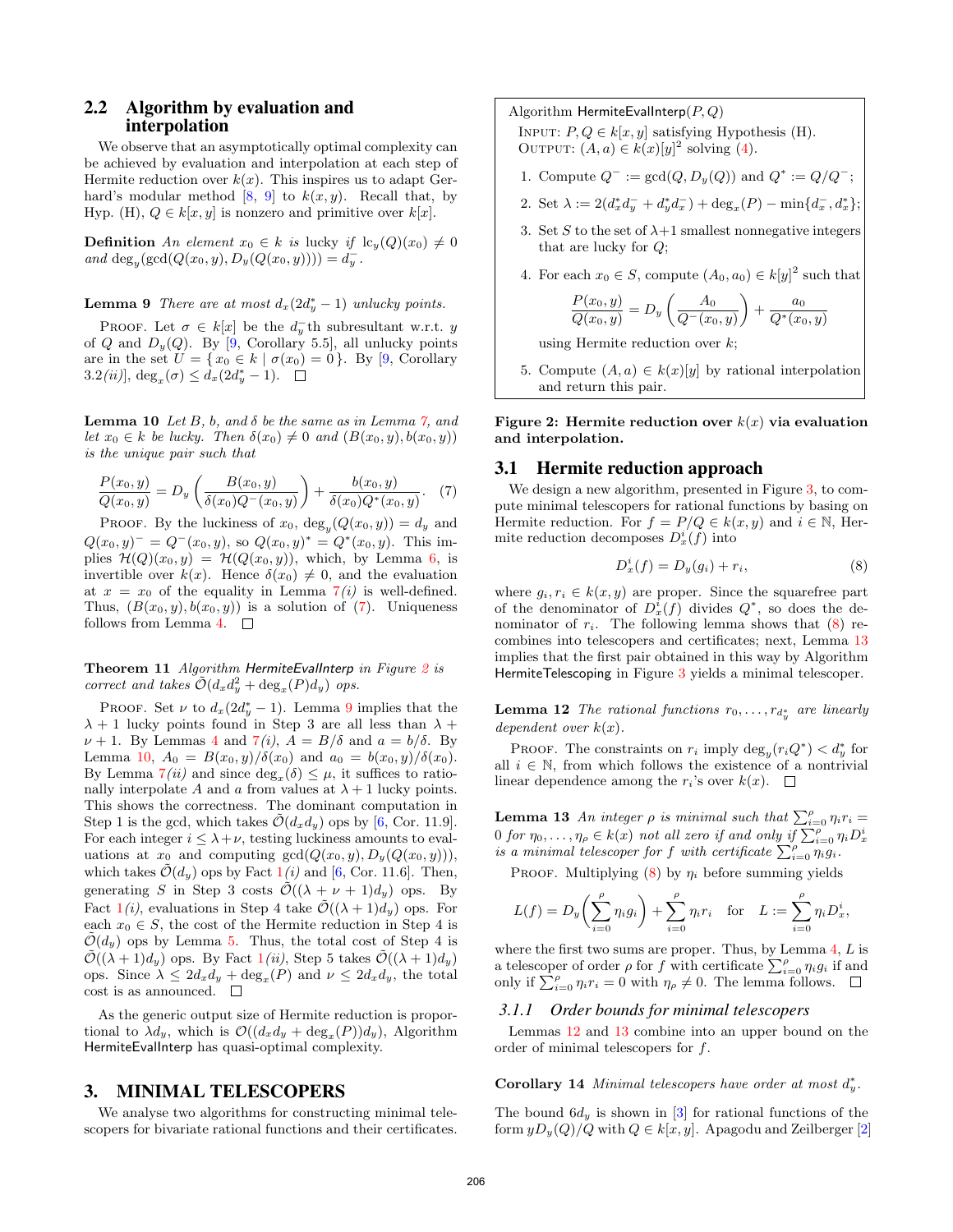obtain a similar bound for a class of nonrational hyperexponential functions, but their proof does not seem to apply to rational functions, as it heavily relies on the presence of a nontrivial exponential part.

We also derive a lower bound on the order of the minimal telescoper, to be used as an optimisation at the end of  $\S 3.1.3$ : choosing a lucky  $x_0 \in k$ , next applying Hermite reduction in  $k(y)$  to  $D_x^i(f)(x_0, y)$ , yields

<span id="page-4-6"></span>
$$
D_x^i(f)(x_0, y) = D_y(g_{0,i}) + r_{0,i},
$$
\n(9)

where  $g_{0,i}, r_{0,i} \in k(y)$  are proper and the denominator of  $r_{0,i}$ divides  $Q^*(x_0, y)$ . Let  $\rho_0$  be the smallest integer such that  $r_{0,0}, \ldots, r_{0,\rho_0}$  are linearly dependent over k.

**Lemma 15** A minimal telescoper has order at least  $\rho_0$ .

PROOF. We first claim that  $r_{0,i} = r_i(x_0, y)$ , for  $r_i$  as in  $(8)$ . Note that the squarefree part w.r.t. y of the denominator of  $D_x^i(f)$  divides  $Q^*$  for all  $i \in \mathbb{N}$ . By [\[9,](#page-7-4) Cor. 5.5],  $x_0$  is lucky for the denominator of  $D_x^i(f)$  for all  $i \in \mathbb{N}$ . Then, the claim on  $r_{0,i}$  follows from Lemma [10](#page-3-4) applied to  $D_x^i(f)$ . Let  $\rho$ be the minimal order of a telescoper, then  $r_0, \ldots, r_\rho$  are linearly dependent over  $k(x)$  by Lemma [13.](#page-3-6) Thus  $r_{0,0}, \ldots, r_{0,\rho}$ are linearly dependent over k, which implies  $\rho_0 \leq \rho$ .  $\Box$ 

#### *3.1.2 Degree bounds for minimal telescopers*

To derive degree bounds for  $g_i$  and  $r_i$  in [\(8\)](#page-3-5), let  $\delta$ ,  $\delta'$ ,  $\mu$ , and  $\mu'$  be defined as before Lemma [7,](#page-2-7) and set  $\mu'' = \mu + \mu' - 1$ .

<span id="page-4-2"></span>**Lemma 16** Let W be in  $k[x, y]$  with  $\deg_y(W) < d_y^*$ . Then, for all  $i \in \mathbb{N}$ , there exist  $B, b \in k[x, y]$  with both  $\text{bideg}(B)$ and bideg(b) bounded by  $(\deg_x(W) + \mu'', d_y^* - 1)$ , such that

$$
D_x\left(\frac{W}{\delta^{i+1}\delta'^i Q^*}\right) = D_y\left(\frac{B}{\delta^{i+2}\delta'^{i+1} Q^*}\right) + \frac{b}{\delta^{i+2}\delta'^{i+1} Q^*}.
$$
  
\nPROOF A straightforward calculation leads to

PROOF. A straightforward calculation leads to

$$
D_x\left(\frac{W}{\delta^{i+1}\delta'^i Q^*}\right) = \frac{\tilde{W}}{\delta^{i+2}\delta'^{i+1} Q^*} - \frac{1}{\delta^{i+1}\delta'^i} \frac{W D_x(Q^*)}{Q^{*2}},
$$

where bideg $(\tilde{W}) \leq (\deg_x(W) + \mu'', d_y^* - 1)$ . By Corollary [8,](#page-2-10) there exist  $\tilde{B}, \tilde{b} \in k[x, y]$  such that

$$
\frac{1}{\delta^{i+1}\delta'^i}\frac{WD_x(Q^*)}{Q^{*2}}=\frac{1}{\delta^{i+2}\delta'^{i+1}}\left(D_y\left(\frac{\delta\tilde{B}}{Q^*}\right)+\frac{\delta\tilde{b}}{Q^*}\right),\,
$$

with bideg( $\tilde{B}$ ) and bideg( $\tilde{b}$ ) bounded by  $(\text{deg}_x(W) + \mu' - 1,$  $d_y^* - 1$ ). Setting  $(B, b) = (-\delta \tilde{B}, \tilde{W} - \delta \tilde{b})$  ends the proof.

<span id="page-4-4"></span>**Lemma 17** For  $i \in \mathbb{N}$ , there exist  $B_i, b_i \in k[x, y]$  such that

<span id="page-4-3"></span>
$$
D_x^i(f) = D_y \left( \frac{B_i}{\delta^{i+1} \delta'^i Q^{*i} Q^-} \right) + \frac{b_i}{\delta^{i+1} \delta'^i Q^*}. \tag{10}
$$

Moreover, bideg $(B_i) \leq (\deg_x(P) + \mu + i\mu'' + (i-1)d_x^*, id_y^* +$  $d_y^-$  - 1) and bideg $(b_i) \leq (deg_x(P) + \mu + i\mu'' - d_x^-, d_y^* - 1).$ 

PROOF. We proceed by induction on i. For  $i = 0$ , the claim follows from Lemma [7.](#page-2-7) Assume that  $i > 0$  and that the claim holds for the values less than  $i$ . For brevity, we set  $\gamma = \deg_x(P) + \mu$ ,  $F_{i-1} = B_{i-1}/(\delta^i \delta'^{i-1} Q^{*i-1} Q^{-})$ , and  $G_{i-1} = b_{i-1}/(\delta^{i} \delta'^{i-1} Q^*)$ . The induction hypothesis implies

$$
D_x^i(f) = D_y D_x(F_{i-1}) + D_x(G_{i-1}),
$$

with bidegree bounds on  $B_{i-1}$  and  $b_{i-1}$ . Fact  $3(i)$  $3(i)$  implies that  $\tilde{Q} := Q^* D_x (Q^-) / Q^-$  is in  $k[x, y]$ , with bideg $(\tilde{Q}) \leq$ 

#### Algorithm HermiteTelescoping $(f)$

INPUT:  $f = P/Q \in k(x, y)$  satisfying Hypothesis (H). OUTPUT: A minimal telescoper  $L \in k[x]\langle D_x \rangle$  with certificate  $g \in k(x, y)$ .

- 1. Apply HermiteEvalInterp to  $f$  to get  $(g_0, a_0)$  such that  $f = D_y(g_0) + a_0/Q^*$ . If  $a_0 = 0$ , return  $(1, g_0)$ .
- <span id="page-4-5"></span>2. For *i* from 1 to  $deg_y(Q^*)$  do
	- (a) Apply HermiteEvalInterp to  $-a_{i-1}D_x(Q^*)/Q^{*2}$ to express it as  $D_y(\tilde{g}_i) + \tilde{a}_i/Q^*$ .

(b) Set 
$$
g_i = D_x(g_{i-1}) + \tilde{g}_i
$$
 and  $a_i = D_x(a_{i-1}) + \tilde{a}_i$ .

- (c) Solve  $\sum_{j=0}^{i} \eta_j a_j = 0$  for  $\eta_j \in k(x)$  using [\[17\]](#page-7-14). If there exists a nontrivial solution, then set  $(L, g) := \left( \sum_{j=0}^{i} \eta_j D_x^j, \sum_{j=0}^{i} \eta_j g_j \right)$ , and break.
- <span id="page-4-0"></span>3. Compute the content c of L and return  $(c^{-1}L, c^{-1}g)$ .

## Figure 3: Creative telescoping by Hermite reduction

 $(d_x^* - 1, d_y^*)$ . Hence  $D_x(1/Q^-) = -\tilde{Q}/Q$ . This observation and an easy calculation imply that

$$
D_x(F_{i-1}) = \frac{\tilde{B}_{i-1}}{\delta^{i+1}\delta^{i}Q^{i}Q^{-i}},
$$

where  $\tilde{B}_{i-1} \in k[x, y]$  and  $\deg_x(\tilde{B}_{i-1}) \leq \deg_x(B_{i-1}) + \mu'' + d^*_x$ . Furthermore, by Lemma [16](#page-4-2) there are  $\overline{B}_i, \overline{b}_i \in k[x, y]$  with bidegrees at most  $(\deg_x(b_{i-1}) + \mu'', d_y^* - 1)$ , such that

$$
D_x(G_{i-1}) = D_y\left(\frac{\bar{B}_i}{\delta^{i+1}\delta'^i Q^*}\right) + \frac{\bar{b}_i}{\delta^{i+1}\delta'^i Q^*}
$$

.

Setting  $B_i = \tilde{B}_{i-1} + \bar{B}_i Q^{*i-1} Q^-$  and  $b_i = \bar{b}_i$ , we arrive at  $(10)$ . It remains to verify the degree bounds. The induction hypothesis implies that both  $\deg_x(\bar{B}_i)$  and  $\deg_x(b_i)$  are bounded by  $\gamma + i\mu'' - d_x^-$ . It follows that  $\deg_x(\bar{B}_i\bar{Q}^{*i-1}Q^-)$ is bounded by  $\gamma + i\mu'' + (i - 1)d_x^*$ . Similarly,  $\deg_x(\tilde{B}_{i-1})$  is bounded by  $\gamma + i\mu'' + (i-1)d_x^*$ , and so is  $\deg_x(B_i)$ . The bounds on degrees in y are obvious.  $\square$ 

We next derive degree bounds for the minimal telescopers obtained at an intermediate stage of HermiteTelescoping; refined bounds on the output will be given by Theorem [25.](#page-6-1)

**Lemma 18** Under  $(H')$ , Step  $2(c)$  of Algorithm Hermite-Telescoping computes a minimal telescoper  $L \in k[x]\langle D_x \rangle$ with order  $\rho$  and a certificate  $g \in k(x, y)$  for  $P/Q$  with  $deg_x(L) \in \mathcal{O}(d_x d_y \rho^2)$  and bideg $(g) \in \mathcal{O}(d_x d_y \rho^2) \times \mathcal{O}(d_y \rho)$ .

PROOF. By Lemma [13,](#page-3-6) we exhibit a minimal telescoper by considering the first nontrivial linear dependence among the  $a_i$ 's in  $(10)$ . Let M be the coefficient matrix of the system in  $(\eta_i)$  obtained from  $\sum_{i=0}^{\rho} \eta_i a_i = 0$ . By Lemma [17,](#page-4-4) M is of size at most  $(\rho + 1) \times d_y^*$  and with coefficients of degree at most  $\sigma := d_x + \mu + \rho \mu'' - d_x^-$  in x. Hence, there exists a solution  $(\eta_0, \dots, \eta_\rho) \in k[x]^{\rho+1}$  of degree at most  $\sigma \rho$ in x by Fact  $2(ii)$  $2(ii)$ . Since  $\mu, \mu'' \in \mathcal{O}(d_x d_y)$  and  $d_y^* \leq d_y$ , the degree estimates of L and g are as announced.  $\square$ 

#### <span id="page-4-1"></span>*3.1.3 Complexity estimates*

We proceed to analyse the complexity of the algorithm in Figure [3](#page-4-0) and of an optimisation.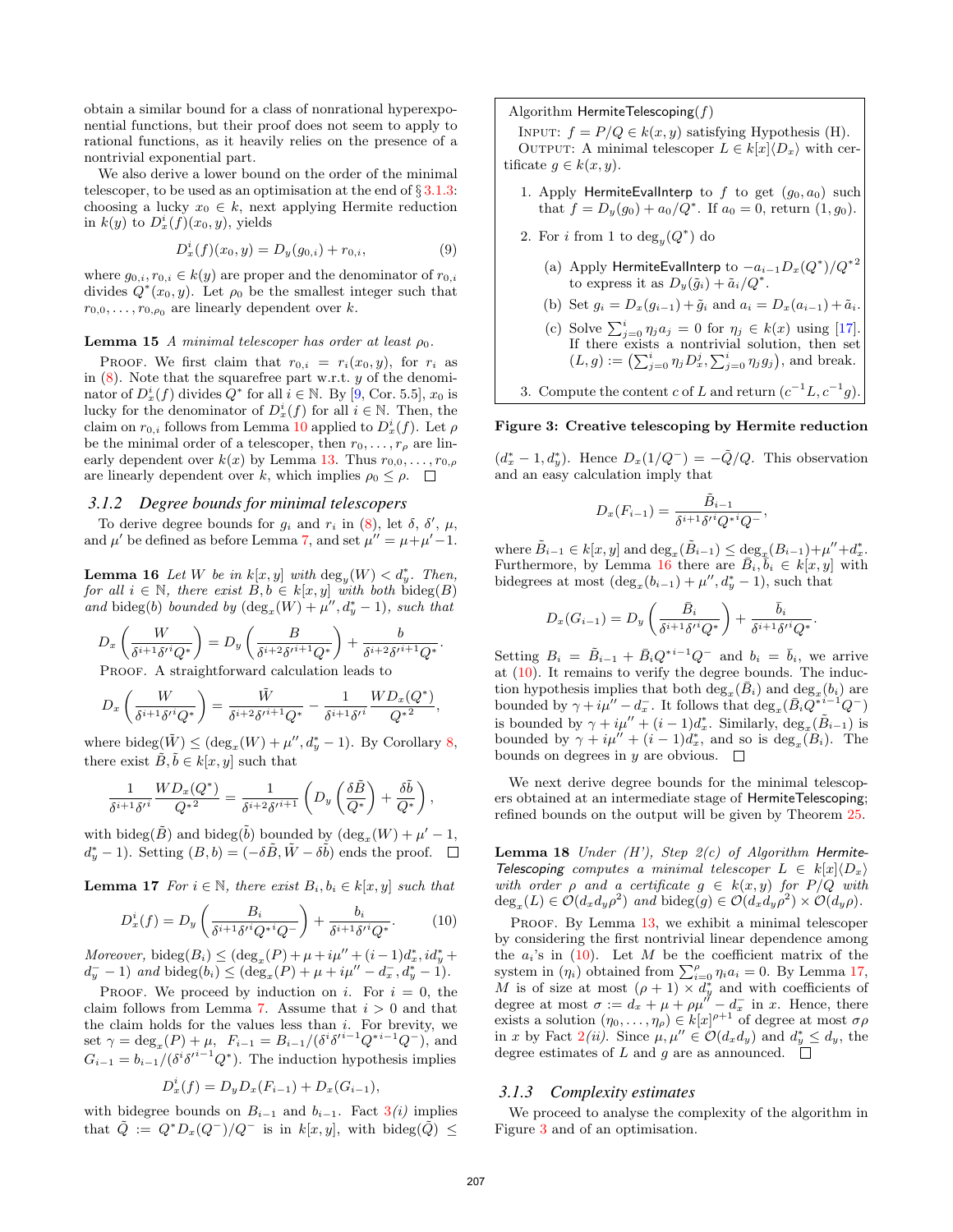Theorem 19 Under Hyp. (H'), Algorithm HermiteTelescop-ing in Figure [3](#page-4-0) is correct and takes  $\tilde{\mathcal{O}}(\rho^{\omega+1}d_xd_y^2)$  ops, where  $\rho$  is the order of the minimal telescoper.

PROOF. The formulas in Step  $2(a)$  create the loop invariant  $D_x^i(f) = D_y(g_i) + a_i/Q^*$ . Correctness then follows from Lemmas [12](#page-3-7) and [20.](#page-5-1) Step 1 takes  $\tilde{\mathcal{O}}(d_x d_y^2)$  ops by Theo-rem [11](#page-3-8) under (H'). By Lemma [17,](#page-4-4)  $\deg_x(-a_{i-1}D_x(Q^*)) \in$  $\mathcal{O}(id_xd_y)$ . So the cost for performing Hermite reduction on  $-a_{i-1}D_x(Q^*)/Q^{*2}$  in Step 2(a) is  $\tilde{\mathcal{O}}(id_xd_y^2)$  ops by Theo-rem [11.](#page-3-8) The bidegrees of  $g_i$  and  $a_i$  in Step 2(b) are in  $\mathcal{O}(id_xd_y) \times \mathcal{O}(id_y)$  by Lemma [17.](#page-4-4) Since adding and differentiating have linear complexity, Step 2(b) takes  $\tilde{\mathcal{O}}(i^2 d_x d_y^2)$ ops. For each *i*, the coefficient matrix of  $\sum_{j=0}^{i} \eta_j a_j = 0$ in Step 2(c) is of size at most  $(i + 1) \times d_y^*$  and with coefficients of degree at most  $deg_x(a_i) \in \mathcal{O}(id_x d_y)$ . Moreover, the rank of this matrix is either i or  $i + 1$ . Then, Step 2(c) takes  $\tilde{\mathcal{O}}(i^{\omega}d_x d_y^2)$  $\tilde{\mathcal{O}}(i^{\omega}d_x d_y^2)$  $\tilde{\mathcal{O}}(i^{\omega}d_x d_y^2)$  ops by Fact  $2(iii)$ . Computing the content and divisions in Step 3 has complexity  $\tilde{\mathcal{O}}(d_x d_y \rho^3)$ . If the algorithm returns when  $i = \rho$ , then the total cost is in

<span id="page-5-2"></span>
$$
\sum_{i=0}^{\rho} \tilde{\mathcal{O}}(i^2 d_x d_y^2) + \sum_{i=1}^{\rho} \tilde{\mathcal{O}}(i^{\omega} d_x d_y^2) \subset \tilde{\mathcal{O}}(\rho^{\omega+1} d_x d_y^2) \text{ ops}, \tag{11}
$$

which is as announced.  $\quad \Box$ 

An optimisation, based on Lemma [15,](#page-4-5) consists in guessing the order  $\rho$  so as to perform Step 2(c) a few times only: As a preprocessing step, choose  $x_0 \in k$  lucky for  $Q$ , then detect linear dependence of  $\{r_{0,0}, \ldots, r_{0,j}\}$  in [\(9\)](#page-4-6). The minimal j for dependence is a lower bound  $\rho_0$  on  $\rho$ . So Step 2(c) is then performed only when  $i \geq \rho_0$ . In practice, the lower bound  $\rho_0$ computed in this way almost always coincides with the actual order  $\rho$ . So normalising the  $g_i$ 's becomes the dominant step, as observed in experiments. We analyse this optimisation by first estimating the cost for computing  $\rho_0$ .

<span id="page-5-1"></span>**Lemma 20** Under Hypothesis  $(H')$ , computing a lower order bound  $\rho_0$  for minimal telescopers takes  $\tilde{\mathcal{O}}(d_xd_y\rho_0^3)$  ops.

PROOF. Since differentiating has linear complexity, the derivative  $D_x^i(f)$  takes  $\tilde{\mathcal{O}}(i^2 d_x d_y)$  ops. By Fact  $1(i)$  $1(i)$ , the evaluation  $D_x^i(f)(x_0, y)$  takes as much. The cost of Hermite reduction on  $D_x^i(f)(x_0, y)$  is  $\tilde{\mathcal{O}}(id_y)$  ops by Lemma [5.](#page-2-9) By Fact  $2(iii)$  $2(iii)$  with  $d = 1$ , computing the rank of the coefficient matrix of  $\sum_{j=0}^{i} \eta_j r_{0,j}$ , with  $r_{0,j}$  as in [\(9\)](#page-4-6), takes  $\tilde{\mathcal{O}}(d_y i^{\omega-1})$ ops. Thus, the total cost for computing a lower bound on  $\rho_0$ is  $\sum_{i=0}^{\rho_0} \tilde{\mathcal{O}}(i^2 d_x d_y) \in \tilde{\mathcal{O}}(d_x d_y \rho_0^3)$  ops.

**Corollary 21** For runs such that  $\rho_0 = \rho - \mathcal{O}(1)$ , the previous optimisation of HermiteTelescoping takes  $\tilde{\mathcal{O}}(\rho^3 d_x d_y^2)$  ops.

PROOF. In view of Lemma [20,](#page-5-1) the estimate [\(11\)](#page-5-2) becomes  $\tilde{\mathcal{O}}(d_x d_y \rho_0^3) + \sum_{i=0}^{\rho} \tilde{\mathcal{O}}(i^2 d_x d_y^2) + \sum_{i=\rho_0}^{\rho} \tilde{\mathcal{O}}(i^{\omega} d_x d_y^2),$  which is  $\tilde{\mathcal{O}}(\rho^3 d_x d_y^2) + \tilde{\mathcal{O}}((\rho - \rho_0) \rho^{\omega} d_x d_y^2)$  ops, whence the result.

## 3.2 Almkvist and Zeilberger's approach

We analyse the complexity of Almkvist and Zeilberger's algorithm [\[1\]](#page-7-2) when restricted to bivariate rational functions. In order to get a telescoper whose order  $\rho$  is minimal, the resulting algorithm, denoted RatAZ, solves [\(1\)](#page-0-0) for increasing, prescribed values of  $\rho$  until it gets a solution  $(\eta_0, \ldots, \eta_q, q) \in$  $k(x)^{\rho+1} \times k(x, y)$  with the  $\eta_i$ 's not all zero. For the analysis, we start by studying the parameterisation of the differential Gosper algorithm of [\[1\]](#page-7-2) under the same restriction to  $k(x, y)$ . **Definition** ([\[9\]](#page-7-4)) Let K be a field and  $a, b \in K[y]$  be nonzero polynomials. A triple  $(p,q,r) \in K[y]^3$  is said to be a differential Gosper form of the rational function  $a/b$  if

$$
\frac{a}{b} = \frac{D_y(p)}{p} + \frac{q}{r} \text{ and } \gcd(r, q - \tau D_y(r)) = 1 \text{ for all } \tau \in \mathbb{N}.
$$

For hyperexponential  $f$ , a key step in [\[1\]](#page-7-2) is to *compute* a differential Gosper form of the logarithmic derivative of  $F =$  $\sum_{i=0}^{\rho} \eta_i D_x^i(f)$ , where the  $\eta_i$ 's are undetermined from  $k(x)$ . In the analogue RatAZ, this form is *predicted* by Lemma  $22$ below, which is a technical generalisation of a result by Le  $[12]$  on F when f has a squarefree denominator.

Write  $Q = t(y)T(x, y)$ , splitting content and primitive part w.r.t. x. By an easy induction,  $D_x^i(f) = N_i/(QT^{*i})$ for  $N_i \in k[x, y]$ . For this section, set  $F = \sum_{i=0}^{\rho} \eta_i D_x^i(f)$ ,  $N = \sum_{i=0}^{\rho} \eta_i N_i T^{*\rho-i}$ , and  $H = -D_y(Q)/Q^- - \rho t^* D_y(T^*)$ .

<span id="page-5-0"></span>**Lemma 22** If F is nonzero, the triple  $(N, H, Q^*)$  is a differential Gosper form of  $D_y(F)/F$ .

PROOF. First, observe  $F = N/(QT^{*\rho})$  and  $Q^* = t^*T^*$ . Next,  $D_y(F)/F = D_y(N)/N - D_y(Q)/Q - \rho D_y(T^*)/T^*$  is  $D_y(N)/N + H/Q^*$ . There remains to prove  $gcd(Q^*, H \tau D_y(Q^*)) = 1$ , for any  $\tau \in \mathbb{N}$ . Recall that the squarefree part  $Q^*$  of Q is the product  $Q_1 Q_2 \cdots Q_m$  and that  $\hat{Q}_i$  denotes  $Q^*/Q_i$ . By Fact  $3(ii)$  $3(ii)$ ,

$$
Z := H - \tau D_y(Q^*) = -\rho t^* D_y(T^*) - \sum_{i=1}^m (i + \tau) \hat{Q}_i D_y(Q_i).
$$

If  $Q_j$  divides  $t^*$ , Z reduces to  $-(j+\tau)\hat{Q}_jD_y(Q_j)$  modulo  $Q_j$ . If not, it reduces to  $-(j+\tau)\hat{Q}_j D_y(Q_j) - \rho t^*(D_y(Q_j)T^*/Q_j),$ which rewrites to  $-(j+\tau+\rho)\hat{Q}_jD_y(Q_j)$  modulo  $Q_j$ . In both cases, Z is coprime with  $Q^*$ , as  $j > 0$ ,  $\tau \ge 0$ , and  $\rho \ge 0$ .

By another induction, we observe bide $g(N_i) \leq (deg_x(P) +$  $i \deg_x(T^*) - i, d_y + i \deg_y(T^*) - 1$ , so that bideg(N)  $\leq$  $(\deg_x(P) + \rho \deg_x(T^*) - \rho, d_y + \rho \deg_y(T^*) - 1).$ 

The next step in RatAZ is, for fixed  $\rho$ , to reduce [\(1\)](#page-0-0) by the change of unknown  $g = z/(Q^-T^{*\rho})$ , so as to determine all  $(\eta_i) \in k(x)^{\rho+1}$  for which the differential equation in z

<span id="page-5-3"></span>
$$
\sum_{i=0}^{\rho} \eta_i N_i T^{*\rho-i} = Q^* D_y(z) + (D_y(Q^*) + H) z \tag{12}
$$

has a polynomial solution in  $k(x)[y]$ . For later use, we recall the following consequence of [\[9,](#page-7-4) Corollary 9.6].

<span id="page-5-4"></span>**Lemma 23** Let  $a, b \in K[y]$  be such that  $\beta = -\frac{\log(b)}{\log(a)}$ is a nonnegative integer and  $deg_y(b) = deg_y(a) - 1$ . Let  $c \in K[y]$  be such that  $\beta \ge \deg_y(c) - \deg_y(a) + 1$ . If u is a polynomial solution of  $aD_y(z) + bz = c$ , then  $\deg_y(u) \leq \beta$ .

The following lemma generalises [\[12,](#page-7-7) Lemma 2] to present a degree bound for z.

<span id="page-5-5"></span>**Lemma 24** If  $u \in k(x)[y]$  is a solution of [\(12\)](#page-5-3) for  $(\eta_i) \in$  $k(x)^{\rho+1}$ , then  $\deg_y(u)$  is bounded by  $\beta = d_y^- + \rho \deg_y(T^*)$ .

PROOF. Let  $a = Q^*$  and  $b = D_y(Q^*) + H$ . By the definition of H,  $b = -Q^* D_y (Q^-) / Q^- - \rho t^* D_y (T^*)$ . Fact  $3(i)$  $3(i)$ implies that  $lc_y(b) = -(d_y + \rho \deg_y(T^*))$   $lc_y(a)$ . Therefore,  $\beta = -\frac{\log(b)}{\log(a)} = d_y^- + \rho \deg_y(T^*)$ . As  $\deg_y(N)$  $d_y + \rho \deg_y(T^*)$  and  $d_y = d_y^* + d_y^-, \ \ \beta \ge \deg_y(N) - d_y^* + 1.$ The lemma holds by Lemma [23.](#page-5-4)  $\square$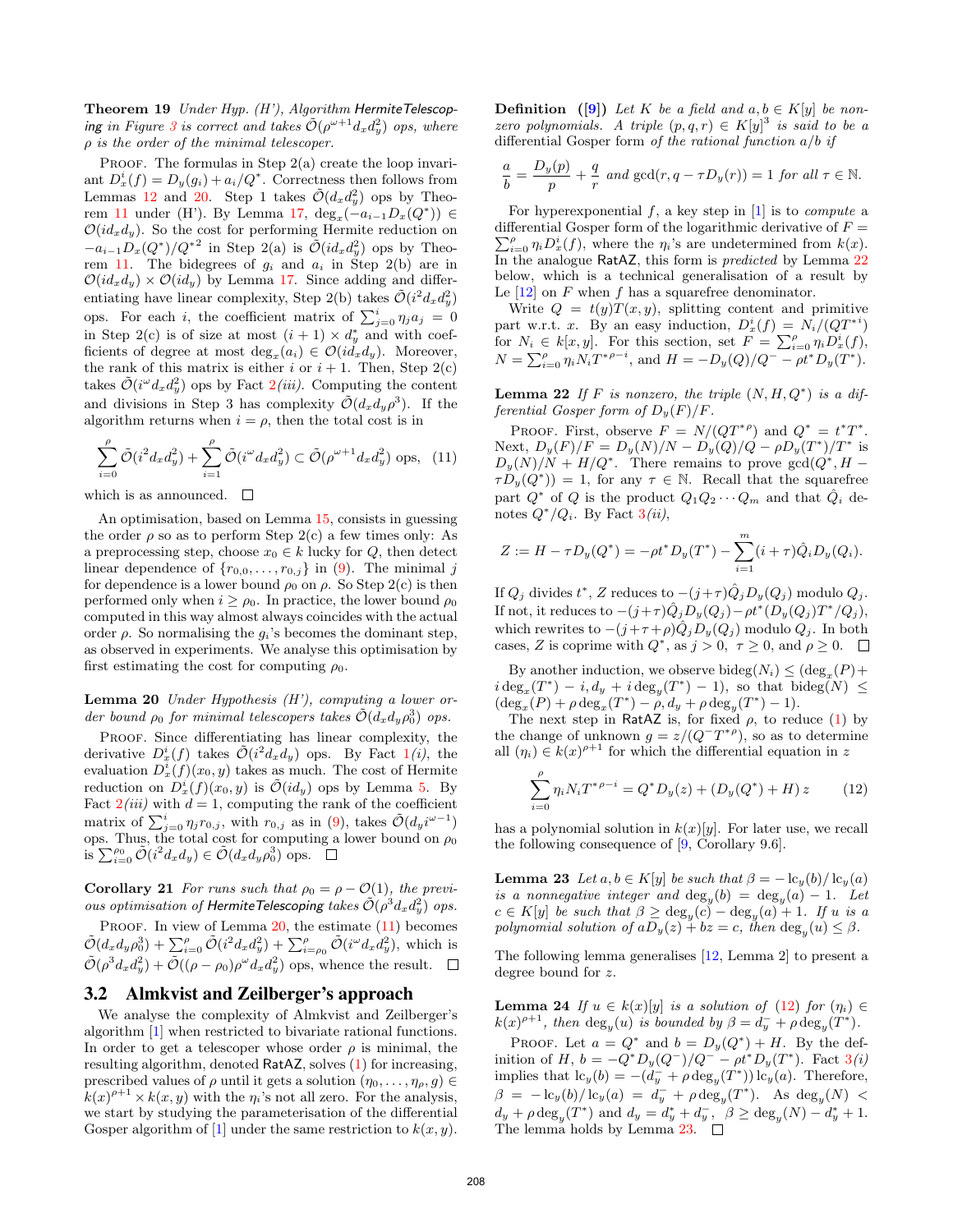Algorithm  $\textsf{RatAZ}(f)$ 

INPUT:  $f = P/Q \in k(x, y)$  satisfying Hypothesis (H). OUTPUT: A minimal telescoper  $L \in k[x]\langle D_x \rangle$  with certificate  $g \in k(x, y)$ .

- 1. Compute  $Q^- = \gcd(Q, D_y(Q)), Q^* = Q/Q^-,$  and T,  $T^*$  primitive parts of  $Q, Q^*$  w.r.t. x, respectively;
- 2. Set  $(\tilde{N}, N, \beta, H)$  to  $(P, P, d_y^-, -Q^*D_y(Q)/Q);$
- 3. For  $\ell = 0, 1, ...$  do
	- (a) Set z to  $\sum_{j=0}^{\beta} z_j y^j$ , extract the linear system  $\mathcal{M}(\eta_i, z_j)^T = 0$  from [\(12\)](#page-5-3) (for  $\rho = \ell$ ) and compute a basis S of the null space of M by  $[17]$ .
	- (b) If S contains a solution  $(\eta_0, \ldots, \eta_\ell, s)$  such that  $\eta_0, \ldots, \eta_\ell$  are not all nonzero, then set  $(L, g) :=$  $\left(\sum_{i=0}^{\ell} \eta_i D_x^i, s/(Q^-T^{*\ell})\right)$ , and go to Step 4;
	- (c) Update  $\tilde{N} := D_x(\tilde{N})T^* \tilde{N}(T^*D_x(T)/T +$  $iD_x(T^*)),$   $N := NT^* + \eta_{\ell+1}N,$   $\beta := \beta +$  $\deg_y(T^*)$ , and  $H := H - t^* D_y(T^*)$ .
- <span id="page-6-2"></span>4. Compute the content c of L and return  $(c^{-1}L, c^{-1}g)$ .

#### Figure 4: Improved Almkvist–Zeilberger algorithm

We end the present section using the approach of Almkvist and Zeilberger to provide tight degree bounds on the outputs from Algorithms HermiteTelescoping and RatAZ.

<span id="page-6-1"></span>**Theorem 25** Under Hypothesis  $(H')$ , there exists a minimal telescoper  $L \in k[x] \langle D_x \rangle$  with certificate  $g \in k(x, y)$  with  $deg_x(L) \in \mathcal{O}(d_x d_y d_y^*)$  and bideg $(g) \in \mathcal{O}(d_x d_y d_y^*) \times \mathcal{O}(d_y d_y^*)$ .

PROOF. By Corollary [14,](#page-3-9) there exists a smallest  $\rho \in \mathbb{N}$ at most  $d_y^*$ , for which [\(1\)](#page-0-0) has a solution with the  $\eta_i$ 's not all zero. For this  $\rho$ , we estimate the size of the polynomial matrix  $M$  derived from  $(12)$  by undetermined coefficients. By the remark on N after Lemma [22,](#page-5-0) we have bideg(N)  $\leq$  $(n_x, n_y)$  where  $n_x := d_x + \rho \deg_x(T^*) - \rho \in \mathcal{O}(\rho d_x)$  and  $n_y :=$  $d_y + \rho \deg_y(T^*) - 1 \in \mathcal{O}(\rho d_y)$ . The matrix M contains two blocks  $M_1 \in k[x]_{\leq n_x}^{(n_y+1)\times(\rho+1)}$  and  $M_2 \in k[x]_{\leq d_x}^{(n_y+1)\times(\beta+1)}$ , where  $\beta \in \mathcal{O}(\rho d_y)$  is the same as in Lemma [24.](#page-5-5) By the minimality of  $\rho$ , the dimension of the null space of  $\mathcal M$  is 1. So there exists  $u \in k[x]^{n_y+1}$  with coefficients of degree at most  $n_x(\rho+1) + d_x(\beta+1) \in \mathcal{O}(d_x d_y d_y^*)$  in x such that  $\mathcal{M}(\eta z)^{T} = 0$ , which implies degree bounds in x for L and g. The degree bound in y for q is obvious.  $\square$ 

We now analyse the complexity of the algorithm in Fig. [4.](#page-6-2)

Theorem 26 Under Hypothesis (H'), Algorithm RatAZ in Figure [4](#page-6-2) is correct and takes  $\tilde{\mathcal{O}}(d_x d_y^{\omega} \rho^{\omega+2})$  ops, where  $\rho$  is the order of the minimal telescoper.

PROOF. By the existence of a telescoper, Corollary [14,](#page-3-9) and Lemma [24,](#page-5-5) the algorithm always terminates and returns a minimal telescoper  $\overline{L}$ , of order  $\rho$  at most  $d_y^*$ . Gcd computations dominate the cost of Steps 1 and 2, which take  $\tilde{\mathcal{O}}(d_x d_y^2)$ ops. For each  $\ell \in \mathbb{N}$ , the dominating cost in Step 3 is computing the null space of M. Let  $n_y = d_y + \ell \deg_y(T^*) - 1 \in$  $\mathcal{O}(\ell d_y)$  and  $n_x = d_x + \ell \deg_x(T^*) \in \mathcal{O}(\ell d_x)$ . By the same ar-gument as in the proof of Theorem [25,](#page-6-1) the matrix  $\mathcal M$  is of size at most  $(n_y+1)\times(\ell+\beta+2)$  and with coefficients of degree at most  $n_x$ . Let r be the rank of M, which is either  $\ell + \beta + 2$  or  $\ell + \beta + 1$  by construction. Thus, a basis of the null space of M can be computed within  $\tilde{\mathcal{O}}(n_x(n_y+1)(\ell+\beta+2)r^{\omega-2})$  ops by Fact  $2(iii)$  $2(iii)$ . Since  $\beta \in \mathcal{O}(\ell d_y)$ ,  $\tilde{\mathcal{O}}(n_x(n_y+1)(\ell+\beta+2)r^{\omega-2})$  is included in  $\tilde{\mathcal{O}}(d_x d_y^{\omega} \ell^{\omega+1})$ . Since Step 3 terminates at  $\ell = \rho$ , the total cost of the algorithm is  $\sum_{\ell=0}^{\rho} d_x d_y^{\omega} \ell^{\omega+1}$  ops. This is within the announced complexity,  $\tilde{\mathcal{O}}(d_x d_y^{\omega} \rho^{\omega+2})$  ops.

Corollary 27 Algorithms HermiteTelescoping and RatAZ in Fig. [3](#page-4-0) and  $\lambda$  both output the primitive minimal telescoper L together with its certificate g, which satisfy  $\deg_{D_x}(L) \leq d_y^*$ ,  $\deg_x(L), \deg_x(g) \in \mathcal{O}(d_x d_y d_y^*), \text{ and } \deg_y(g) \in \mathcal{O}(d_y d_y^*).$ 

PROOF. Both algorithms output the primitive minimal telescoper, as they compute a minimal telescoper at an intermediate step, and owing to their last step of content removal. Bounds follow from Corollary [14](#page-3-9) and Theorem [25.](#page-6-1)  $\Box$ 

## <span id="page-6-0"></span>4. NONMINIMAL TELESCOPERS

Here, we discard Hypothesis (H) and trade the minimality of telescopers for smaller total output sizes. To this end, we adapt and slightly extend the arguments in  $[13]$  and  $[3, §3]$  $[3, §3]$ .

Given  $f = P/Q \in k(x, y)$  of bidegree  $(d_x, d_y)$ , our goal is to find a (possibly nonminimal) telescoper for  $f$ . It is sufficient to find a nonzero differential operator  $A(x, D_x, D_y)$ that annihilates f. Indeed, any  $A \in k[x]\langle D_x, D_y \rangle \setminus \{0\}$  such that  $A(f) = 0$  can be written  $A = D_y^r (L + D_y R)$ , where L is nonzero in  $k[x]\langle D_x \rangle$  and  $R \in k[x]\langle D_x, D_y \rangle$ . If  $r = 0$ , then clearly L is a telescoper for f; otherwise,  $A(f) = 0$  yields  $L(f) = D_y(-R(f) - \sum_{i=0}^{r-1} \frac{a_i}{i+1} y^{i+1})$  for some  $a_i \in k(x)$ , which implies that  $L$  is again a telescoper for  $f$ . Moreover, in both cases,  $deg_x(L) \le deg_x(A)$  and  $deg_{D_x}(L) \le deg_{D_x}(A)$ . Furthermore, for any  $(i, j, \ell) \in \mathbb{N}^3$ , a direct calculation yields

<span id="page-6-3"></span>
$$
x^{i} D_{x}^{j} D_{y}^{\ell}(f) = \frac{H_{i,j,\ell}}{Q^{j+\ell+1}},
$$
\n(13)

where  $H_{i,j,\ell} \in k[x,y]$  and  $\deg_x(H_{i,j,\ell}) \leq (j+\ell+1)d_x + i-j$ and  $\deg_y(H_{i,j,\ell}) \leq (j + \ell + 1)d_y - \ell$ . From these inequalities, we derive the size and complexity estimates in Figure [1](#page-1-0) (bottom half), using two different filtrations of  $k[x]\langle D_x, D_y\rangle$ .

**Lipshitz's filtration ([\[13\]](#page-7-8)).** Let  $F_\nu$  be the k-vector space of dimension  $f_{\nu} := \binom{\nu+3}{3}$  spanned by  $\{ x^i D_x^j D_y^{\ell} \mid i+j+\ell \leq j\}$  $\nu$ . By [\(13\)](#page-6-3),  $F_{\nu}(f)$  is contained in the vector space of dimension  $g_{\nu} := ((\nu + 1)d_x + \nu + 1)((\nu + 1)d_y + 1)$  spanned by  $\{\frac{x^i y^j}{Q^{\nu+1}} \mid i \leq (\nu+1)d_x + \nu, \ j \leq (\nu+1)d_y \}.$  Choosing  $\nu = 6(d_x + 1)(d_y + 1)$  yields  $f_\nu > g_\nu$ ; therefore, there exists A in  $k\langle x, D_x, D_y \rangle \setminus \{0\}$  with total degree at most  $6(d_x+1)(d_y+1)$  in x,  $D_x$ , and  $D_y$  that annihilates f. Moreover, A is found by linear algebra in dimension  $\mathcal{O}((d_x d_y)^3)$ .

A better filtration  $([3])$  $([3])$  $([3])$ . Instead of taking total degree, set  $F_{\kappa,\nu}$  to the k-vector space of dimension  $f_{\kappa,\nu}$  :=  $(\kappa+1)\binom{\nu+2}{2}$  generated by  $\{x^iD_x^jD_y^{\ell} \mid i \leq \kappa, j+\ell \leq \nu\}.$ By [\(13\)](#page-6-3),  $F_{\kappa,\nu}(f)$  is contained in the vector space of dimension  $\mathsf{g}_{\kappa,\nu} := ((\nu+1)d_x + \kappa+1)((\nu+1)d_y + 1)$  spanned by  $\{\frac{x^i y^j}{Q^{\nu+1}} \mid i \leq (\nu+1)d_x + \kappa, \ j \leq (\nu+1)d_y \}.$  Choosing  $\kappa = 3d_xd_y$  and  $\nu = 6d_y$  results in  $f_{\kappa,\nu} > g_{\kappa,\nu}$ . This implies the existence of A in  $k\langle x, D_x, D_y \rangle \setminus \{0\}$  with total degree at most  $6d_y$  in  $D_x$  and  $D_y$  and degree at most  $3d_xd_y$  in x that annihilates  $f$ . Again,  $A$  is found by linear algebra over  $k$ , but in smaller dimension  $\mathcal{O}(d_x d_y^3)$ .